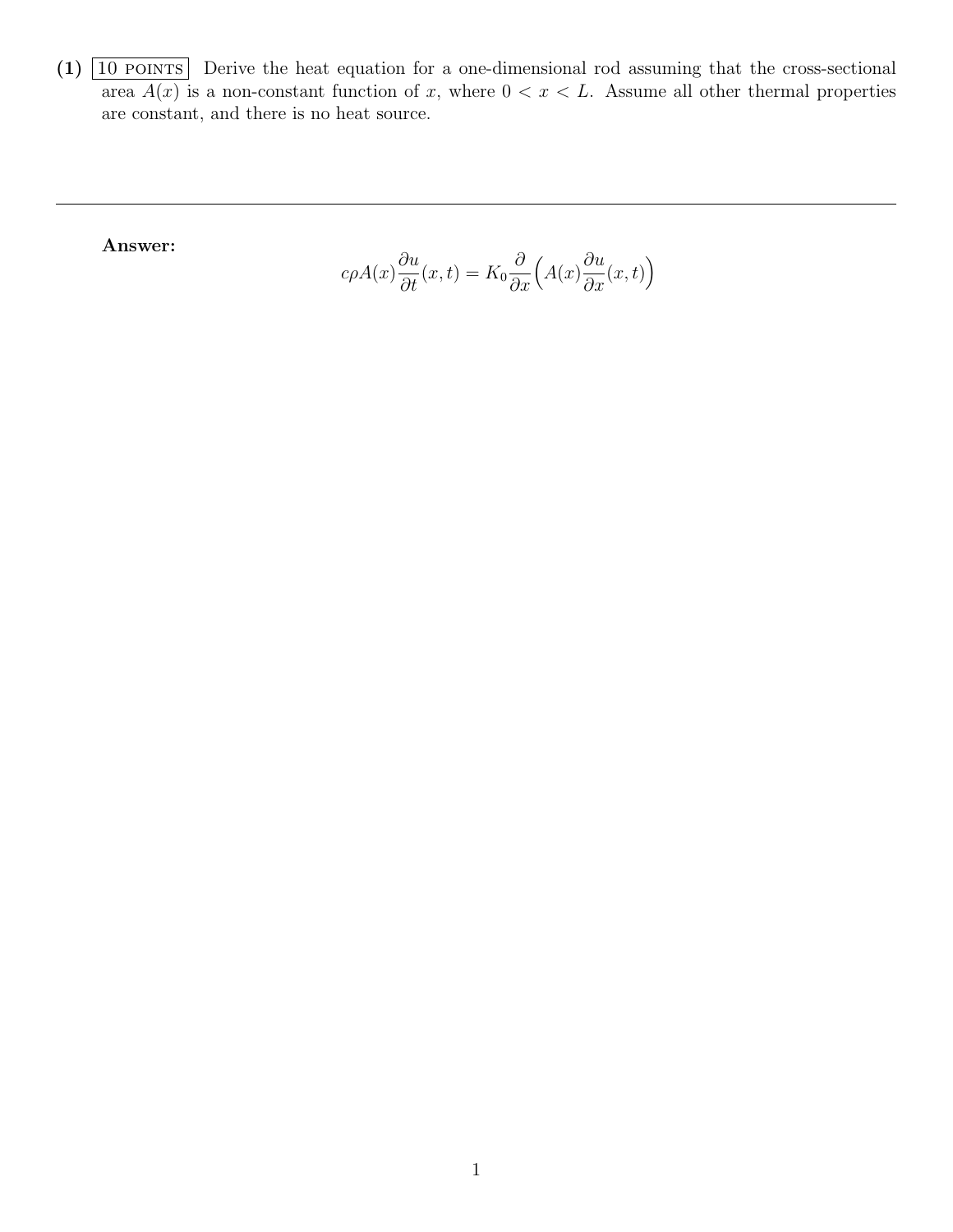- (2)  $\boxed{10 \text{ POINTS}}$  The function  $u(r, \theta)$  describes the steady state temperature distribution in a thin plate  $R$  shaped as an anulus with outer radius 2 and inner radius 1. Suppose that heat flux across the boundary of R is given by  $u_r(1, \theta) = 2$  for the inner circle, and  $u_r(2, \theta) = c \sin^2(3\theta)$  for the outer circle.
	- (a) (4 points) What must the value of the constant  $c$ ? That is: what must the value of c be so that the boundary value problem

$$
\nabla^2 u = 0
$$
  
\n
$$
u_r(1, \theta) = 2
$$
  
\n
$$
u_r(2, \theta) = c \sin^2(3\theta)
$$

will have a solution.

(b) (6 points) Find the general solution  $u(r, \theta)$ , you don't need to compute the coefficients.

## Answer:

(a)  $c = 2$ . (b)

$$
u(r,\theta) = A_0 + B_0 \ln r + \sum_{n=1}^{\infty} \sum_{m=1}^{\infty} (A_{m,n}r^n \cos m\theta + B_{m,n}r^{-n} \cos m\theta + C_{m,n}r^n \sin m\theta + D_{m,n}r^{-n} \sin m\theta)
$$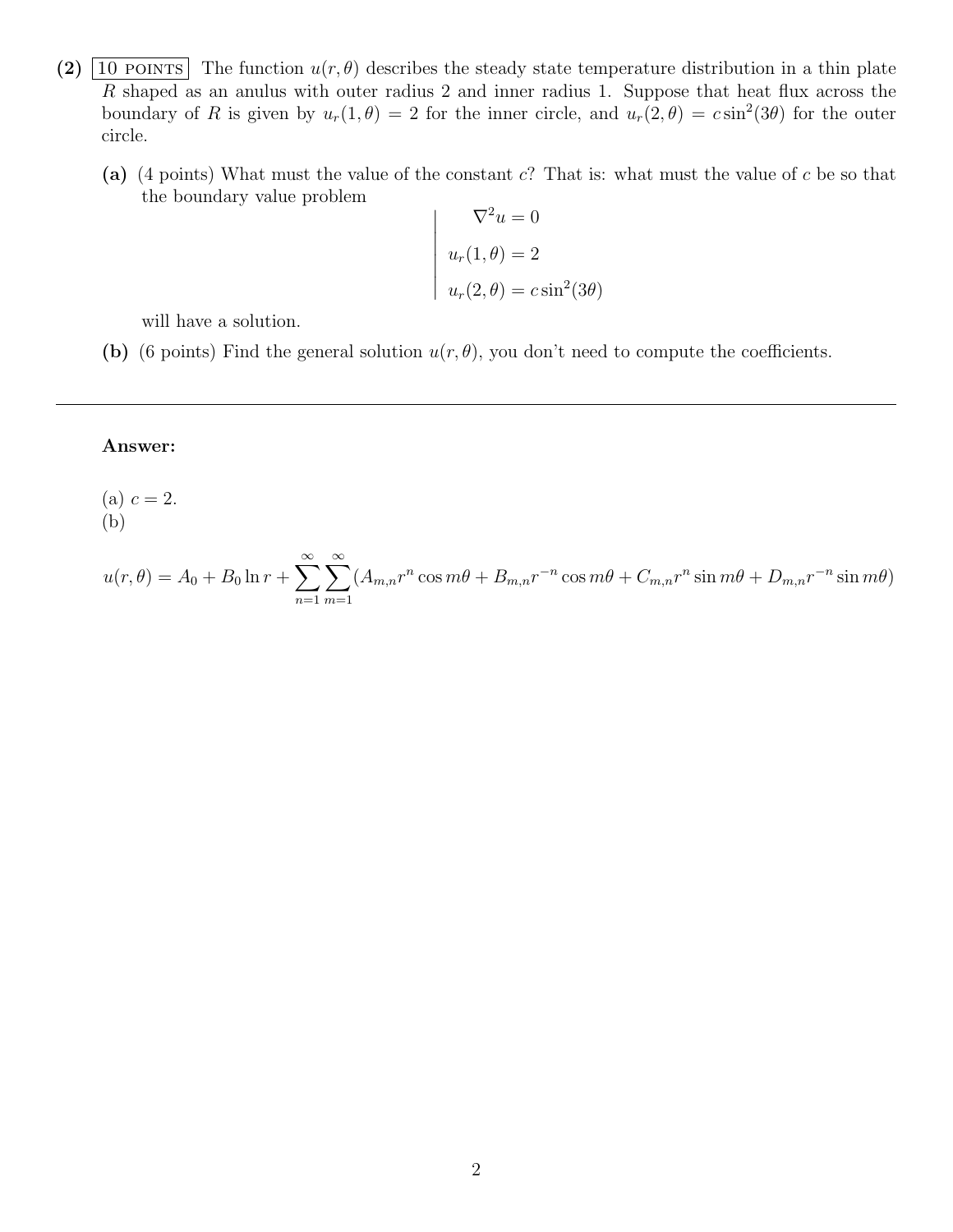(3)  $\boxed{10 \text{ POINTS}}$  Denote by  $g(x)$  the Fourier sine series of the function  $e^x$  on the interval [0, 1], that is,

$$
e^x \sim \sum_{n=1}^{\infty} b_n \sin n\pi x =: g(x).
$$

Decide whether the following statements are true or false. To obtain the full credit, you must justify your reasoning.

| (i) $(2.5 \text{ points}) q$ is an even function. | True / False |
|---------------------------------------------------|--------------|
| (ii) $(2.5 \text{ points})$ g is periodic.        | True / False |
| (iii) $(2.5 \text{ points})$ g is bounded.        | True / False |
| (iv) $(2.5 \text{ points}) g(1) = e$ .            | True / False |
|                                                   |              |

## Answer:

(i) F.

(ii) T.

(iii) T.

 $(iv)$  F.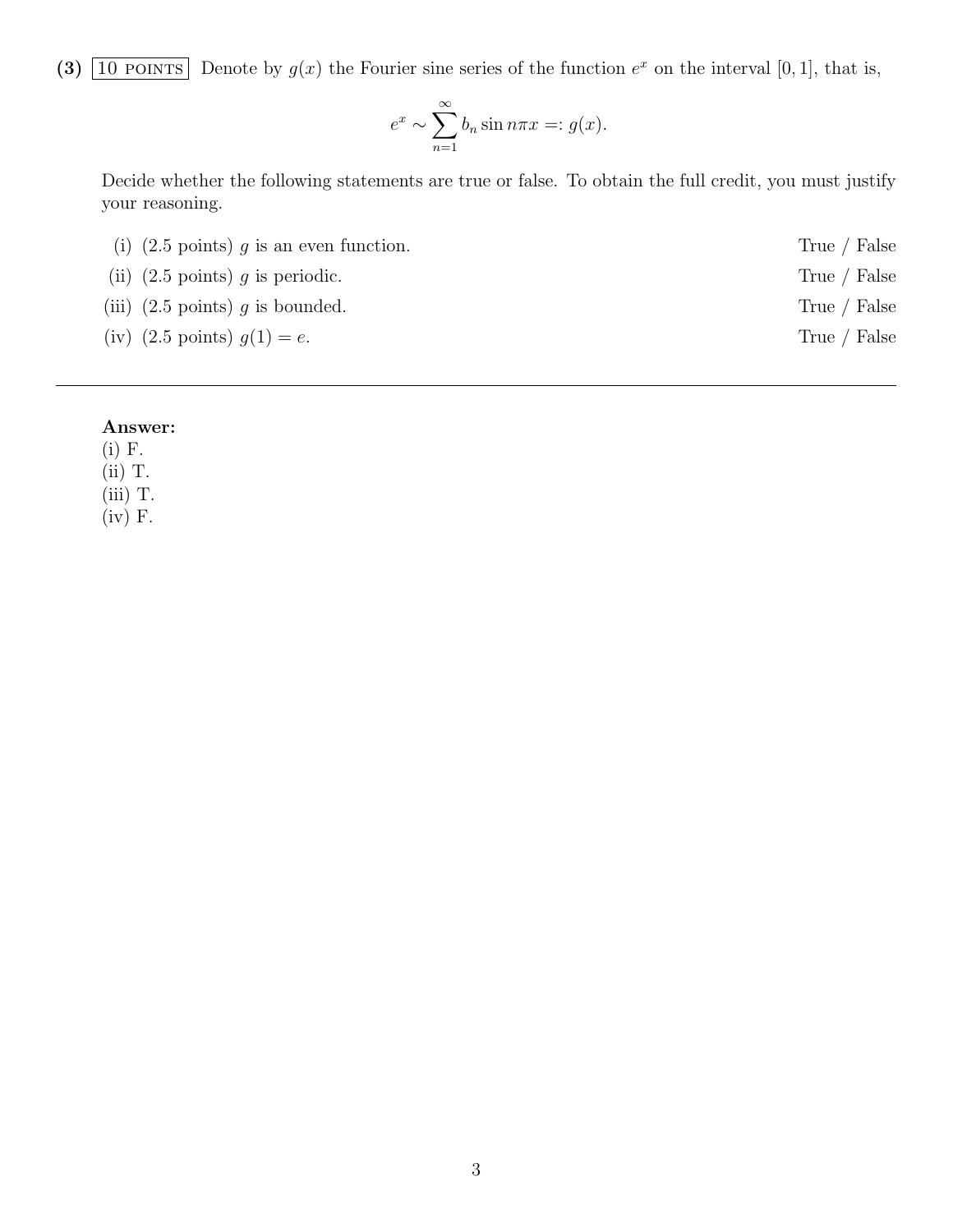(4)  $\boxed{10 \text{ POINTS}}$  Let  $u(x, t)$  be the vertical displacement of a vibrating string with  $1 < x < 3$ . The string has free boundaries, and has constant density  $\rho = 4$  and tension with constant magnitude  $T = 1$  and thus obeys the wave equation  $4u_{tt} = u_{xx}$ , with boundary conditions  $u_x(1,t) = 0$  and  $u_x(3,t) = 0$ . The initial position and velocity are given by  $u(x, 0) = 0$  and  $u_t(x, 0) = \sqrt{2x}$  for all  $1 < x < 3$ . Calculate the total energy

$$
E(t) = \frac{1}{2} \int_{1}^{3} \left( \rho u_t^2 + T u_x^2 \right) dx,
$$

of the string.

Answer:

 $E(t) = 16.$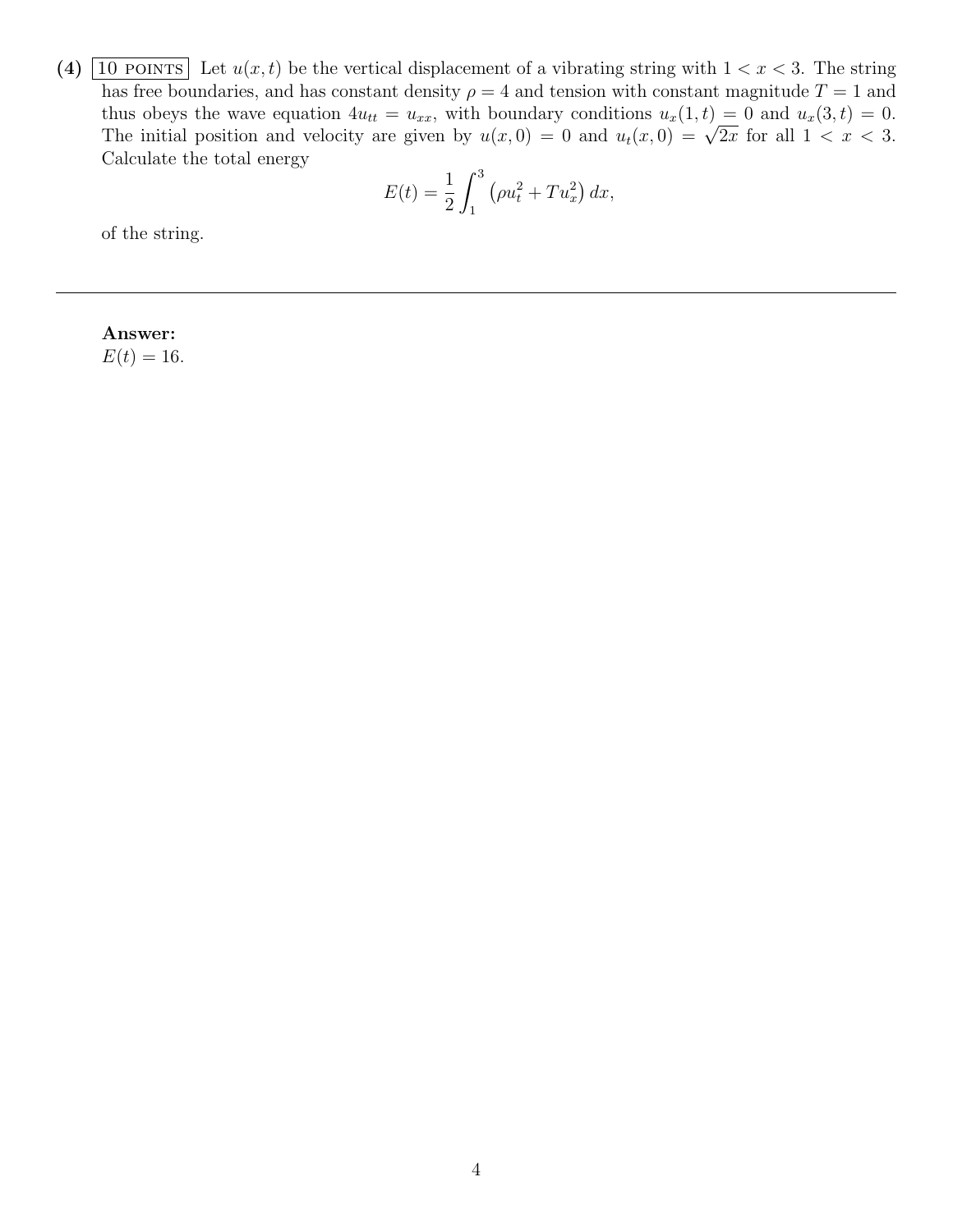(5)  $\boxed{10 \text{ POINTS}}$  Estimate the *large* eigenvalues for the following eigenvalue problem:

$$
\begin{cases} \frac{d}{dx} \left( e^{2x} \frac{d\phi}{dx} \right) + \left( \lambda e^{4x} + e^{3x} \right) \phi = 0 \text{ for } 0 < x < 1\\ \phi(0) = \phi(1) = 0. \end{cases}
$$

Answer:

$$
\lambda_n \sim \left(\frac{n\pi}{e-1}\right)^2
$$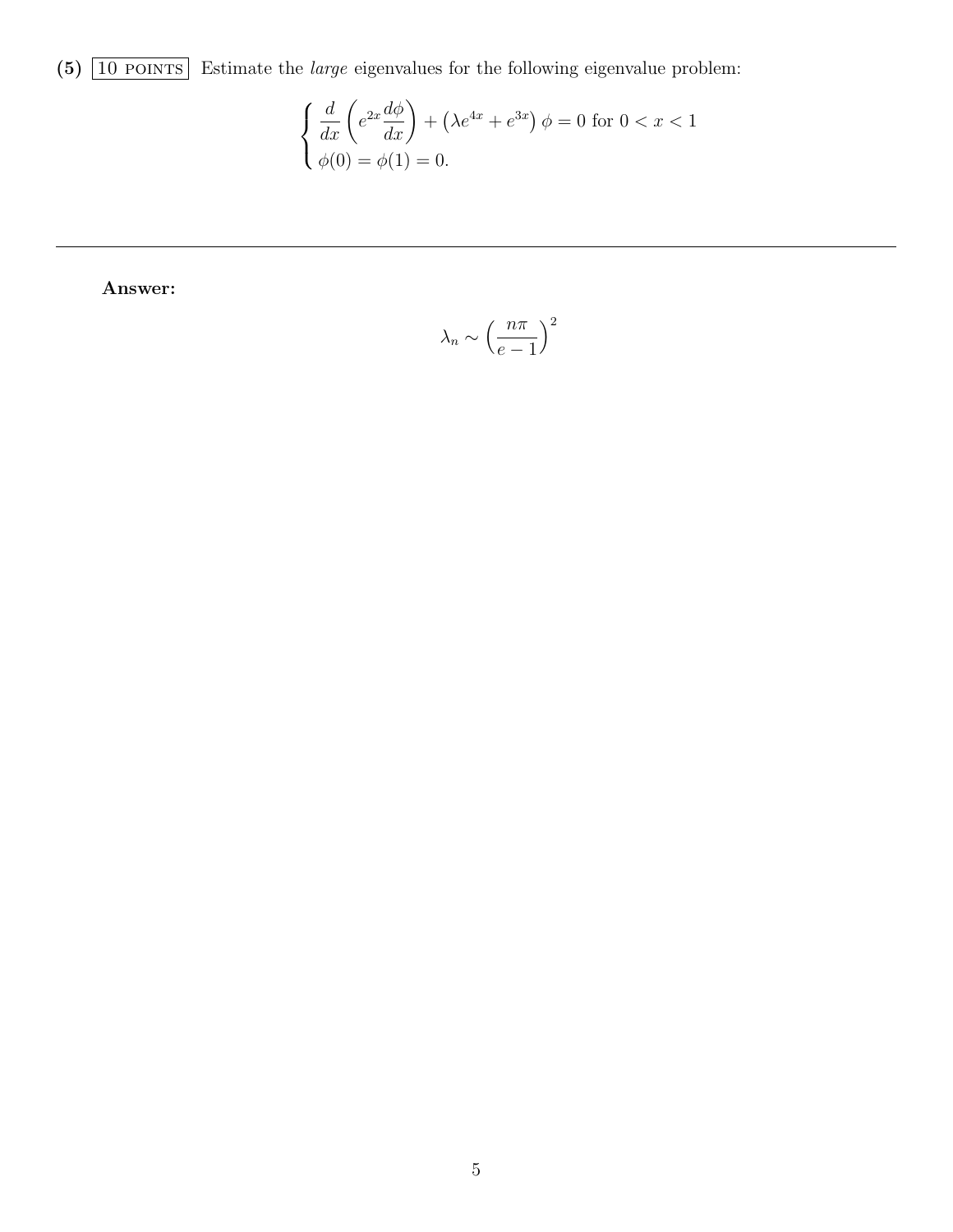- (6)  $\boxed{10 \text{ POINTS}}$  Let  $u(\rho, \theta, \phi)$  be a solution of the Laplace equation  $\nabla^2 u = 0$  inside a sphere of radius 2 centered at the origin, subject to the boundary condition  $u(2, \theta, \phi) = 5P_2^0(\cos \phi)$ , where  $P_2^0(x)$  is the associated Legendre function of the first kind.
	- (a) (5 points) Compute  $u(1, \pi, 0)$ .
	- (b) (5 points) Compute  $\lim_{\rho \to 0} u(\rho, \pi, 0)$ .

## Answer:

(a)

$$
u(1, \pi, 0) = \frac{5}{4} P_2^0(1) = \frac{5}{4}
$$

(b)

$$
\lim_{\rho \to 0} u(\rho, \pi, 0) = 0.
$$

In fact,

$$
u(\rho, \theta, \phi) = \frac{5}{8}\rho^2 (3\cos^2 \phi - 1).
$$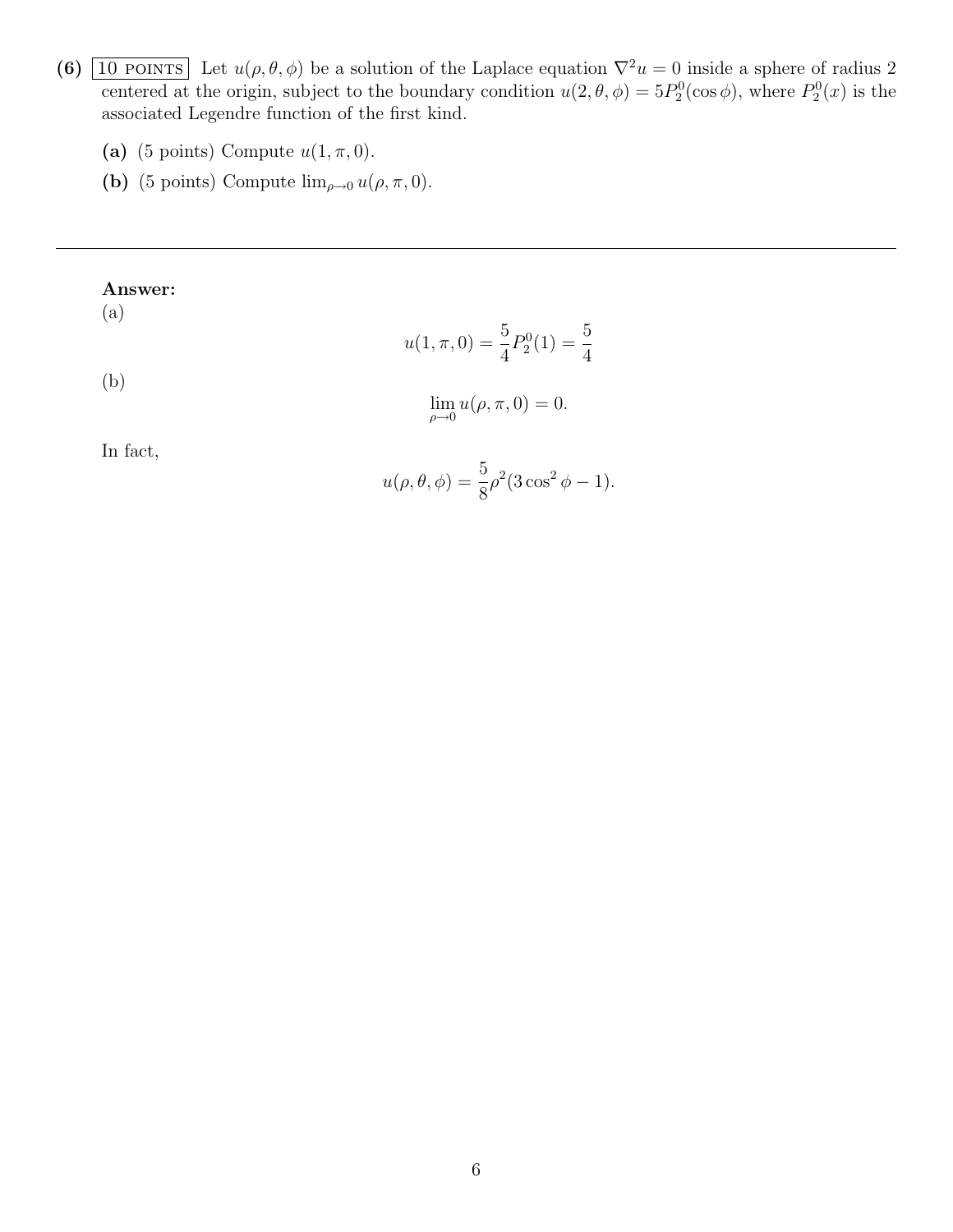(7)  $\boxed{10$  POINTS Solve the Poisson equation in a unit disk  $(r < 1, -\pi \leq \theta \leq \pi)$ :

$$
\nabla^2 u = \frac{1}{r} \frac{\partial}{\partial r} \left( r \frac{\partial u}{\partial r} \right) + \frac{1}{r^2} \frac{\partial^2 u}{\partial \theta^2} = r^3
$$

subject to the boundary condition

$$
u(1,\theta) = \sin \theta.
$$

Answer:

$$
u(r,\theta) = \frac{r^5 - 1}{25} + r\sin\theta
$$